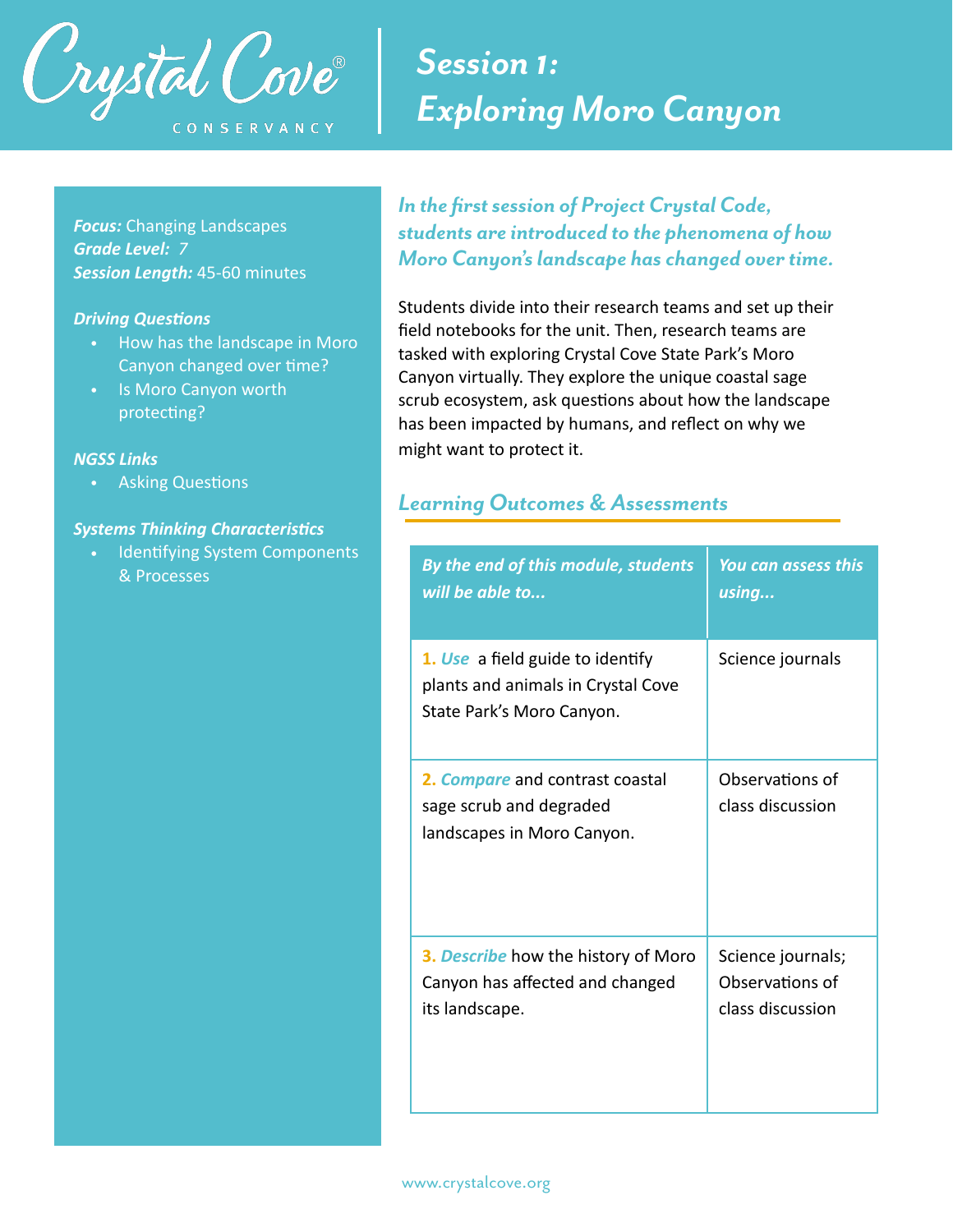

# *Session Overview*

| <b>Section</b> | <b>Description</b>                                                                                                                                                                                                                                           | Length               | <b>Format</b>                   |
|----------------|--------------------------------------------------------------------------------------------------------------------------------------------------------------------------------------------------------------------------------------------------------------|----------------------|---------------------------------|
| Launch         | Students watch a short video of Kaitlin, who<br>introduces them to Project Crystal. They then<br>divide into their research teams and set up<br>their field notebook, which they'll use<br>throughout the project to take notes and track<br>their thinking. | $10 - 20$<br>minutes | Whole class                     |
| Explore        | Students use Thinglink to go on a virtual hike<br>through Moro Canyon and use their field<br>notebook to record their observations about<br>the ecosystem.                                                                                                   | 20 minutes           | Research teams<br>or individual |
| <b>Share</b>   | Students share their thoughts and<br>observations on the Thinglink with their<br>research team members.                                                                                                                                                      | 10 minutes           | Research teams                  |
| Reflect        | In their field notebook, students reflect on<br>what they've learned so far, and whether they<br>think it is important to protect Moro Canyon.                                                                                                               | 5-10 minutes         | Individual                      |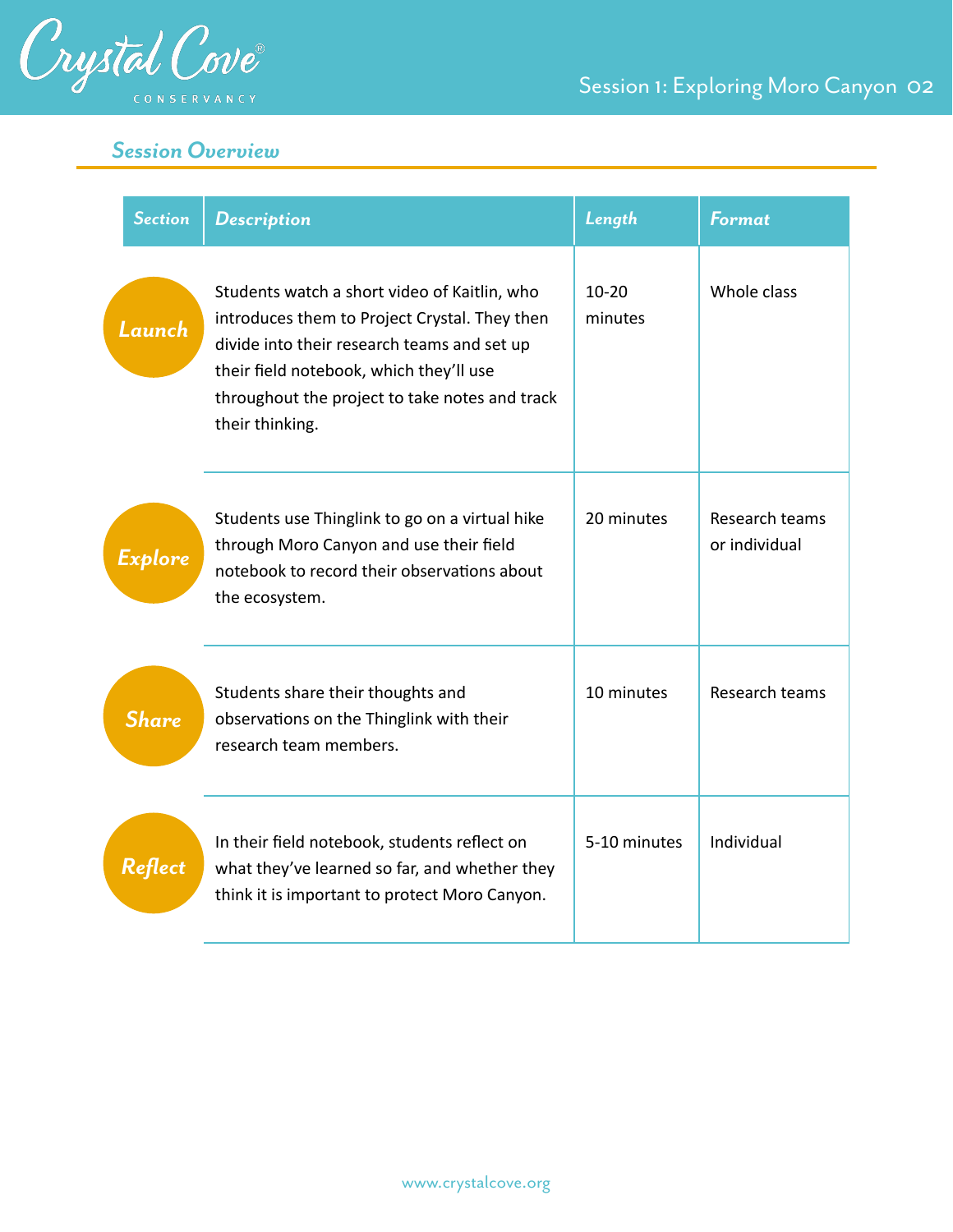

### *Virtual Materials*

- **•** Session 1 Google Slides Presentation
- **• [Session 1 Thinglink](https://www.thinglink.com/scene/1352669246768807937)**
- **•** Session 1 Field Notebook Template (optional)

### *Each student will need…*

- A device with internet access (a computer, smartphone, or tablet will all work!)
- Field notebook and pencil

# *Before You Start Teaching*

- Copy over the *Session 1 Slideshow* to your own Google Drive account. Test to make sure that the videos work. (If not, you may have to check the permissions on the Crystal Cove Conservancy Youtube Account.)
- In your copy of the Session 1 Slideshow, update **Slide 3** so that it reflects the sessions you plan to run with your class.
- Decide how you want to divide your class into research teams. In your copy of the Session 1 Slideshow, update *Slide 6* with your chosen directions.
- Decide how you want your class to set up their field notebooks. In your copy of the Session 1 Slideshow, update *Slide 8* with your chosen directions.
- Decide how you will host the Share Discussion for the session. In your copy of the Session 1 Slideshow, update *Slide 13* with any specific guidelines you have for science discussions.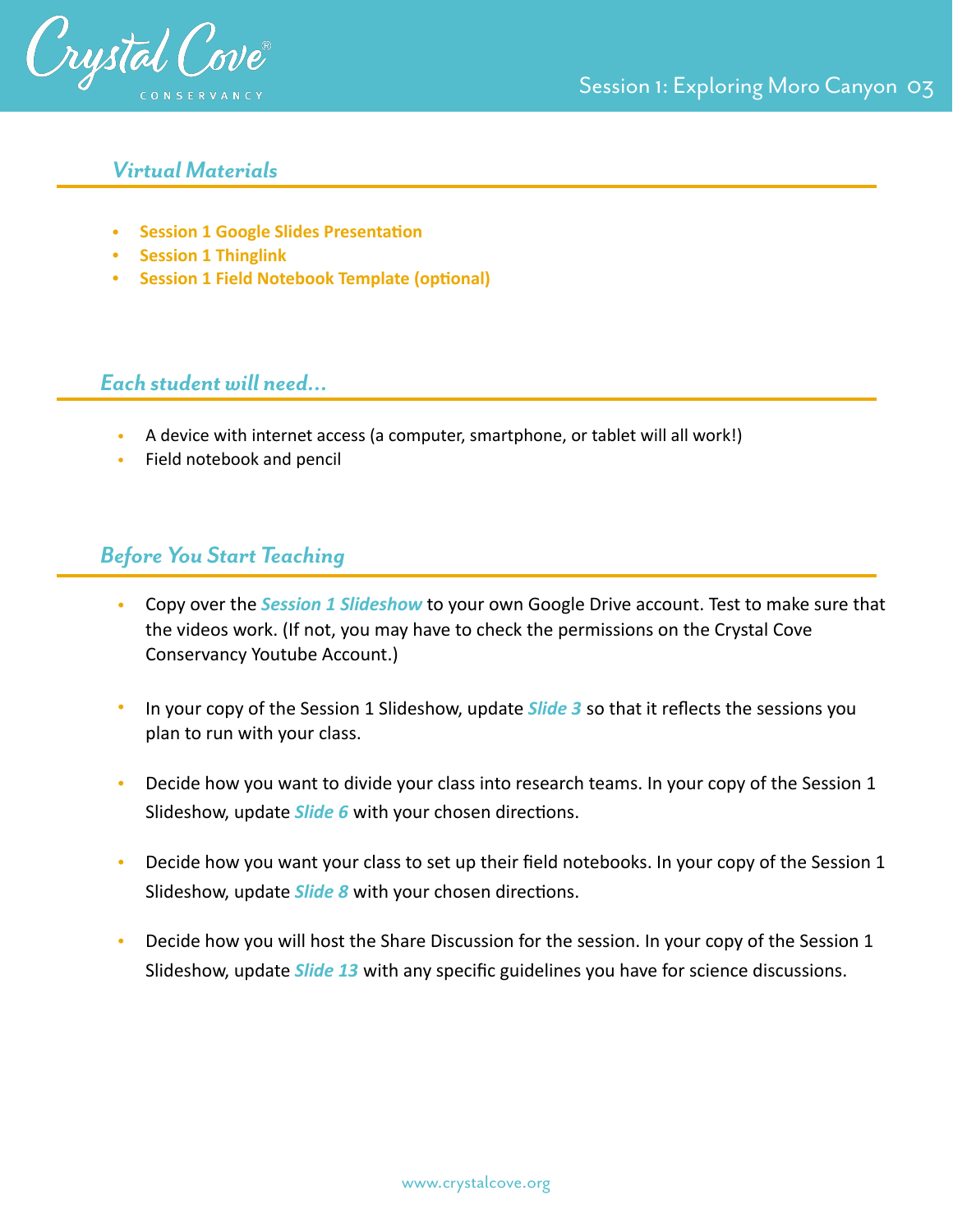



### *Learning Sequence*

## *Launch*

### **Getting Started (10-20 minutes)**

**1.** Open the *Session 1 Slideshow* and play the video on *Slide 2* for your class. In this video, students will meet Kaitlin, who will introduce them to Project Crystal Code and give a brief overview of what they'll do throughout the unit.

**2.** After you've finished the video, reiterate to students that your class has been asked to help protect the Crystal Cove State Park's Moro Canyon. Continue to *Slide* 3, which gives an overview of the entire unit, and **Slide 4**, which describes what students can expect to do today.

**3.** Next, it is time to divide your class into their research teams, which they'll work in throughout the project. In *Slide 5*, Kaitlin will introduce the concept of why scientists often collaborate together in research teams. Play the video for students, and then move onto *Slide 6* to divide them into their teams.

**4.** Next, students will need to set up their field notebooks for the project. The video in *Slide 7* introduces the concept of a field notebook. Play the video for students, and then move on to *Slide 8* to share instructions with students.

**5.** Finally, the students can meet the team members from UC Irvine, Crystal Cove State Park, and Crystal Cove Conservancy that they'll be working with during the project. Play the video on *Slide 9* to meet the team!



#### *Exploring Moro Canyon Virtually (20 minutes)*

**1.** Now that students have divided into their research teams and set up their field notebooks, tell them it's time to start exploring Moro Canyon. Advance to *Slide 10* and play the video of Kaitlin, who will describe the Thinglink and their task.

**2.** Move on to *Slide 11*, which will give students directions on using the Thinglink.

Reiterate the directions for students: They are to explore the Thinglink individually and take notes in their field notebook as they go. As they click on the points of interest, they'll be able to identify plants and animals, learn about the history of the park, or reflect on their thoughts and experiences during their virtual hike.